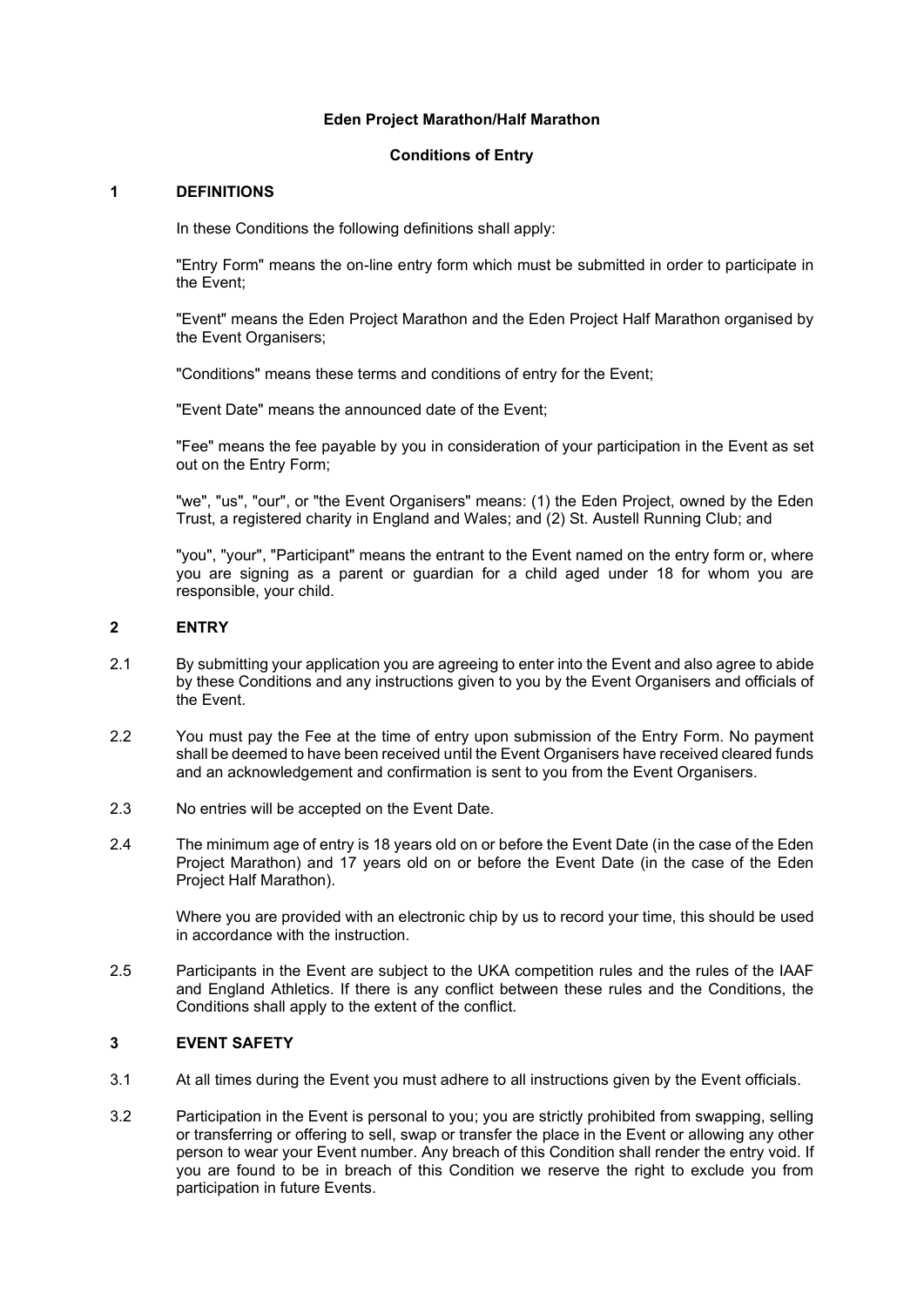- 3.3 You are not permitted to use the following items in the Event:-
	- (a) any wheeled device;
	- (b) any artificial aid;
	- (c) any pets or animals; or
	- (d) any other item that could potentially inhibit the flow or safety of other participants or which we, in our reasonable opinion, deem may cause danger or risk of danger to you or other participants.
	- (e) any headphones or similar devices other than those medically prescribed (to comply with UKA regulations)
- 3.4 You warrant to us that you will be on the Event Date, sufficiently fit and healthy to participate in the Event unaided and in accordance with the Agreement. If you are in any doubt we recommend that you seek medical advice.
- 3.5 We reserve the right to impose cut-off times for sections of the Event to ensure the safe and proper running of the Event. If you do not meet any imposed cut-off times you may be asked to withdraw from the Event.

# 4 EVENT EJECTION

- 4.1 We reserve the right to refuse entry to the Event or to ask you to cease participation if:
	- (a) you fail to follow instructions given by Event officials;
	- (b) you attempt to participate in the Event in a manner that we, acting reasonably, believe:
		- (i) may cause injury to you or another participant;
		- (ii) may damage or harm the environment;
		- (iii) in our opinion is likely to cause offence; or
		- (iv) otherwise causes a risk or potential risk to health and safety;
	- (c) in our opinion you are unfit to participate in the Event due to:
		- (i) the consumption or use of alcohol or drugs;
		- (ii) an injury or illness;
	- (d) you fail to arrive at the start location at the specified time; or
	- (e) you are unable to make sufficient progress in the Event to allow you to complete the event in line with timelines set by Event officials. Competitors will only be eligible for a medal and to feature in the results in they complete the course before the official cut off time as determined by the Event Organisers (subject to variation at the organisers' discretion).
	- (f) If, in accordance with Condition 4.1, you are refused entry to the Event or we ask you to cease participation in the Event, you must remove your runner's identification number and electronic chip and return them to an Event official.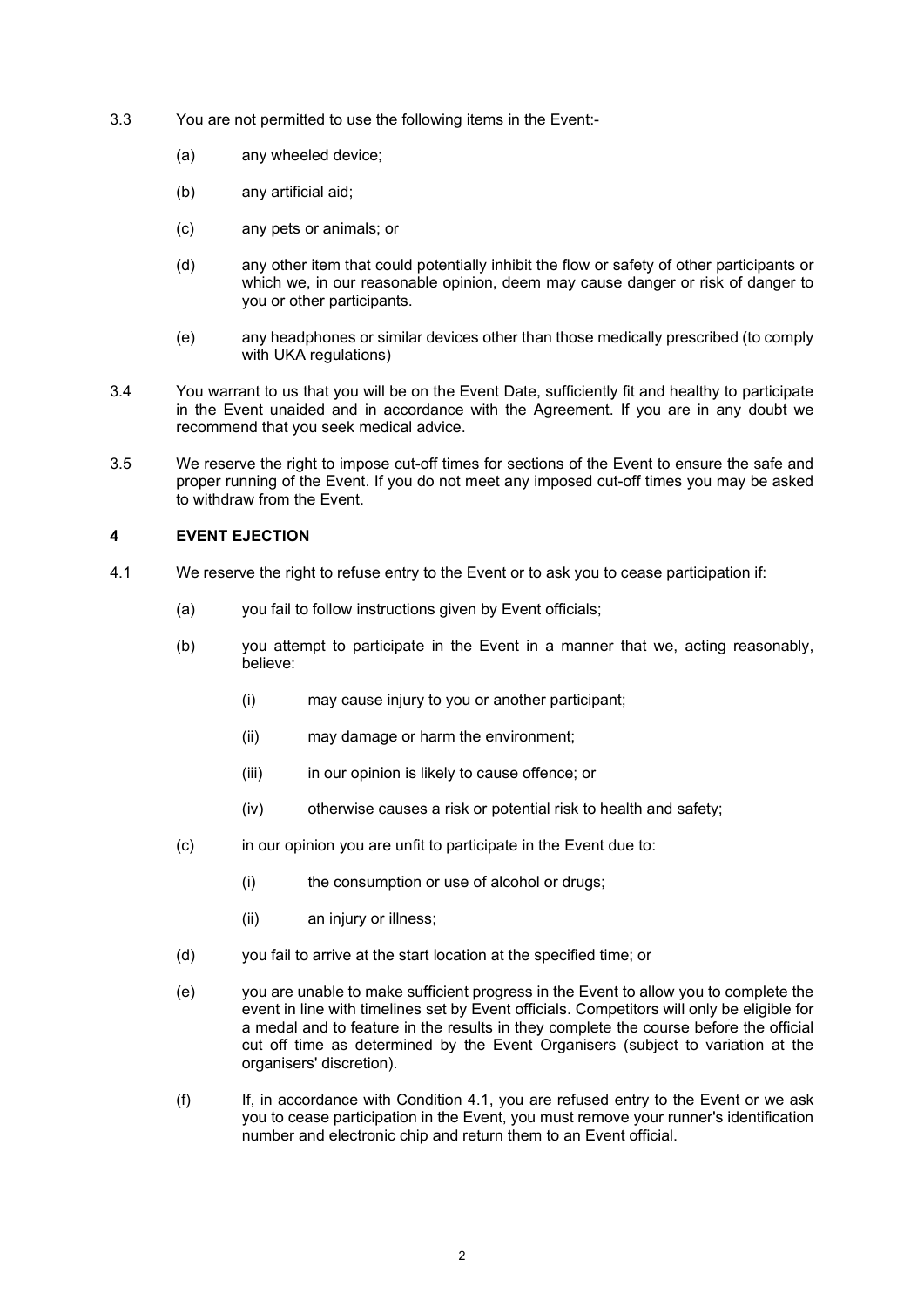## 5 CANCELLATION BY YOU

You are entitled to cancel your entry and receive a full refund of the fee, provided we receive written notice of cancellation within seven days of payment of the fee, as outlined in the terms and conditions. To do this please email eden@frsystems.co.uk or write to the Eden Project Marathon Event Administration, FR Systems Ltd, Unit 11, Evolution, Hooters Hall Road, Newcastle, Staffordshire, ST5 9QF. No refunds will be allowed after this seven-day coolingoff period.

If you withdraw from the Event at any other time before or during the Event you shall not be entitled to a refund of your Fee.

### 6 CANCELLATION BY US

.

- 6.1 We may cancel the Event if circumstances beyond our reasonable control arise, including, without limitation, war, civil or political unrest, terrorism or inclement weather conditions.
- 6.2 In such circumstances:
	- (a) we will, if practicable, provide advance written notice of cancellation to you. In the event that written notice is not practicable due to the timescales involved we will use reasonable endeavours to provide other suitable methods of notice including, e-mail, mobile phone or text message; and
	- (b) you will receive a refund of the Fee.
- 6.3 In the event of cancellation of the Event we will have no responsibility for any costs incurred as a result of cancellation including any travel or accommodation costs.

## 7 CHANGES TO THE EVENT

7.1 We reserve the right to change the course, or make any other amendment to the Event that we deem necessary to stage the Event. Any change to the Event will be communicated to you at the Event or sooner if practicable. Subject to Condition 0, if we make any changes to the Event we will not incur any liability to you and you will not accrue any rights to withdraw from the Event.

If we change the Event Date and you are unable to attend the Event on the revised date, you are entitled to withdraw from the Event and receive a full refund of your entry Fee. To exercise this right you must notify the Event Organisers in writing within 14 days from the date when the change is announced. You should write to Eden Project Marathon Event Administration, FR Systems Ltd, Unit 11, Evolution, Hooters Hall Road, Newcastle, Staffordshire, ST5 9QF.

7.2 Should the course distance be reduced in accordance with Condition 7.1, for the avoidance of doubt, you agree that the Event is still deemed to be staged and that we will not be liable to you for any refund.

### 8 DATA PROTECTION

- 8.1 For the purposes of this Condition 6, personal information includes medical data collected for health and safety purposes ("Personal Information").
- 8.2 You agree that the Personal Information relating to you can be stored, used by us and our Event partners, FR Systems, in connection with the organisation, staging and administration of the Event.
- 8.3 Medical information may also be used to allow medical assistance to be given to you.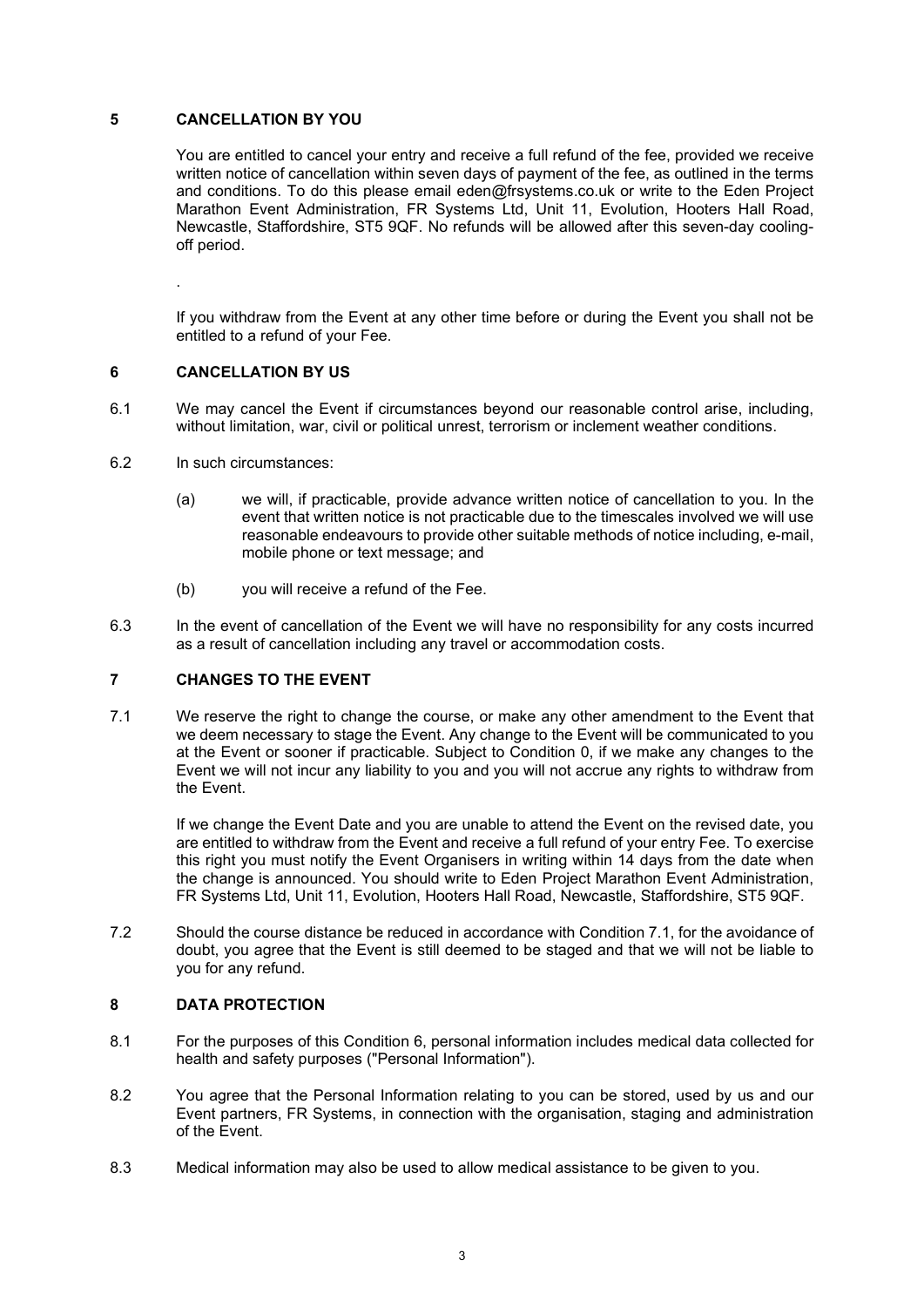- 8.4 You agree that the Personal Information relating to you may be anonymised and the anonymised data may be used by us and our Event partners in connection with the compilation of statistical information.
- 8.5 You agree that your name, image and contact details can be used by us and our Event partners for the purposes of:
	- (a) the promotion and marketing of the Event;
	- (b) [adding you to a mailing list to keep you informed about any future events and services which we believe you might be interested in, such as leisure activities relating to either similar types of events or activities;
	- (c) promotional and marketing material in respect of similar events, other community based activities organised by our Event Partners, (together the "Marketing Information").
- 8.6 If you would not like us or our Event partners to use the Marketing Information or Personal Information other than for purposes related to you participation in the Event, please e-mail us at infomanger@edenproject.com. You may also withdraw your consent by ticking the appropriate box on your application form.

### 9 USE OF IMAGE

- 9.1 The Event may be televised, filmed and/or otherwise recorded and photographs may be taken all of which may capture your participation in the Event. You agree to the publication of such photographs, filming, recording and broadcasts and their use by us and those authorised by us in any way which we may see fit now or in the future including but not limited to film, broadcast, radio, TV, publications and publicity.
- 9.2 Any audio, visual, or audio-visual recordings that you make of the Event or any part of it are for personal use only and cannot be used for any commercial purpose.

#### 10 LIABILITY

- 10.1 In no event shall we be liable to you whether for breach of contract, any tortious act or omission (including negligence) or otherwise, under or in connection with the Agreement for any:
	- (a) loss or damage;
	- (b) loss of profit;
	- (c) loss of reputation;
	- (d) loss of business, revenue or goodwill:
	- (e) loss of anticipated savings;
	- (f) pledges made on your behalf or by you to charity; or
	- (g) consequential or indirect loss, regardless of whether the loss or damage: (a) would arise in the ordinary course of events; (b) is reasonably foreseeable; or (c) is in the contemplation of the parties, or otherwise.
- 10.2 The Event Organiser shall not be liable for any actions of any spectators or other third parties.
- 10.3 Nothing in this Agreement shall affect our liability for death or personal injury, fraud, or any other liability to the extent it cannot be excluded or limited by law.